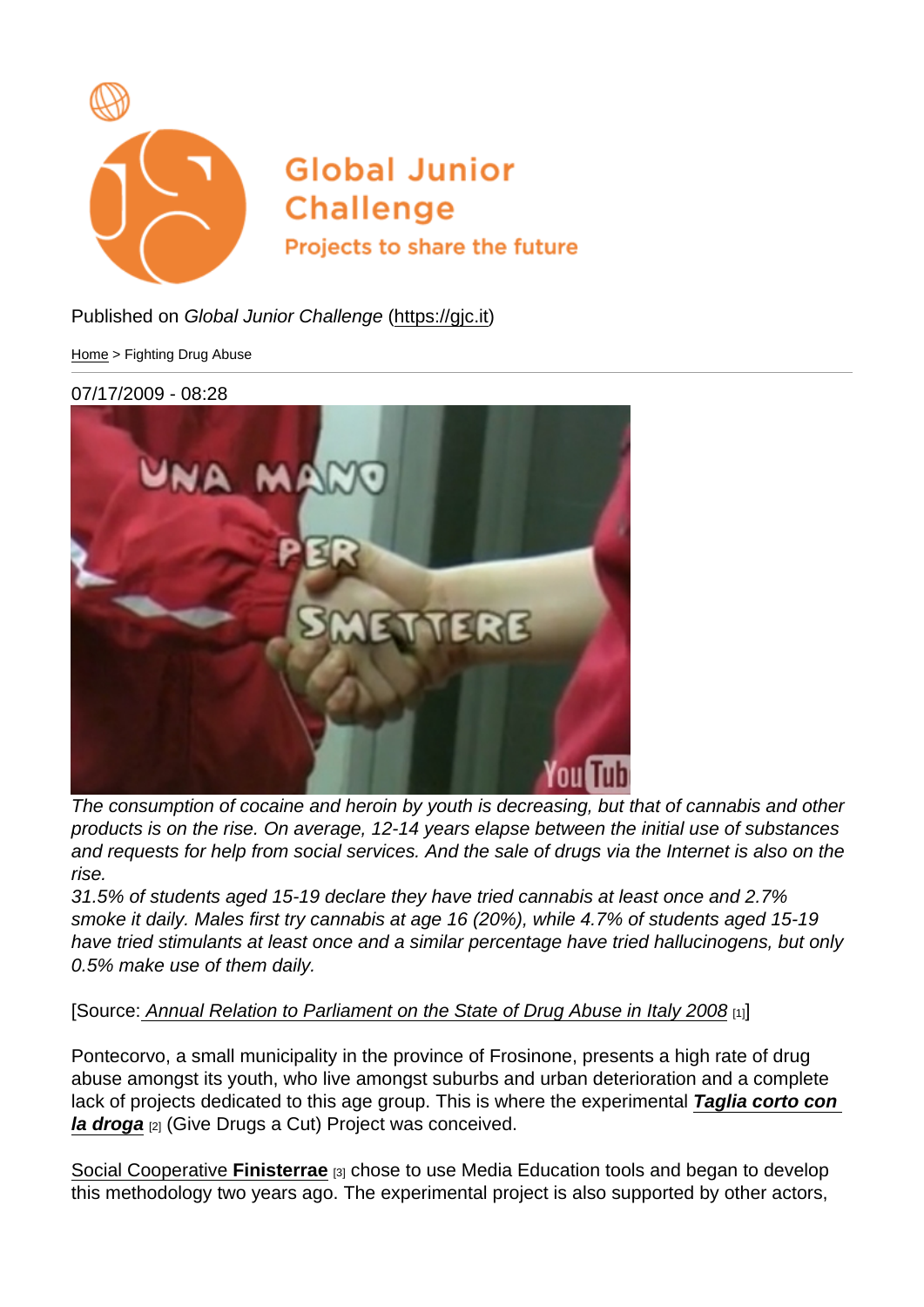including the [Province of Frosinone](http://www.provincia.fr.it/) [4] (Youth Policies Sector) that finances the project, the [Fondazione Exodus](http://www.exodus.it/)  $_{[5]}$  that provides scientific support and advice and the [Pontecorvo](http://www.mediapontecorvo.it/)  $_{[6]}$ Middle School.

The project entails various phases: labs, meetings with experts, research activities and documentation as well as the production of short videos on the issue of drugs. Nine classes are involved in the project.

"Una mano per smettere" (A Hand to Quit) is the [campaign video](http://www.coopfinisterrae.it/gallery.asp?id=195&open=video&video_id=5) **[7]produced by the students.** 



In the audio track, Project Director Pietro Noce , explains the choice of Media Education to develop "prevention activities against drug abuse, youth problems, emargination and deviance" dedicated to the children of the secondary school.

The Taglia corto con la droga  $_{[2]}$  Project will partecipate in the Global Junior Challenge  $_{[8]}$  in the "up to 15 years old" category.

[« back](https://gjc.it/en/javascript:history.go(-1)) [9]

[Fondazione Mondo Digitale](http://www.mondodigitale.org/) Via del Quadraro, 102 / 00174 - Roma (Italia)

Copyright © 2000-2010 · Tutti i diritti riservati. Organizzazione con sistema di gestione certificato UNI EN ISO 9001:2008 / CERMET n.6482 del 26/04/2007. [Privacy Policy](http://www.mondodigitale.org/privacy-policy)

Source URL: https://gjc.it/en/news/fighting-drug-abuse

Links

[1] http://www.palazzochigi.it/GovernoInforma/Dossier/relazione\_droga\_2008/relazione\_droga\_2008.pdf [2] https://gjc.it/en/../../../../../../../node/192

[3] http://www.coopfinisterrae.it/

[4] http://www.provincia.fr.it/

[5] http://www.exodus.it/

[6] http://www.mediapontecorvo.it/

[7] http://www.coopfinisterrae.it/gallery.asp?id=195&open=video&video\_id=5